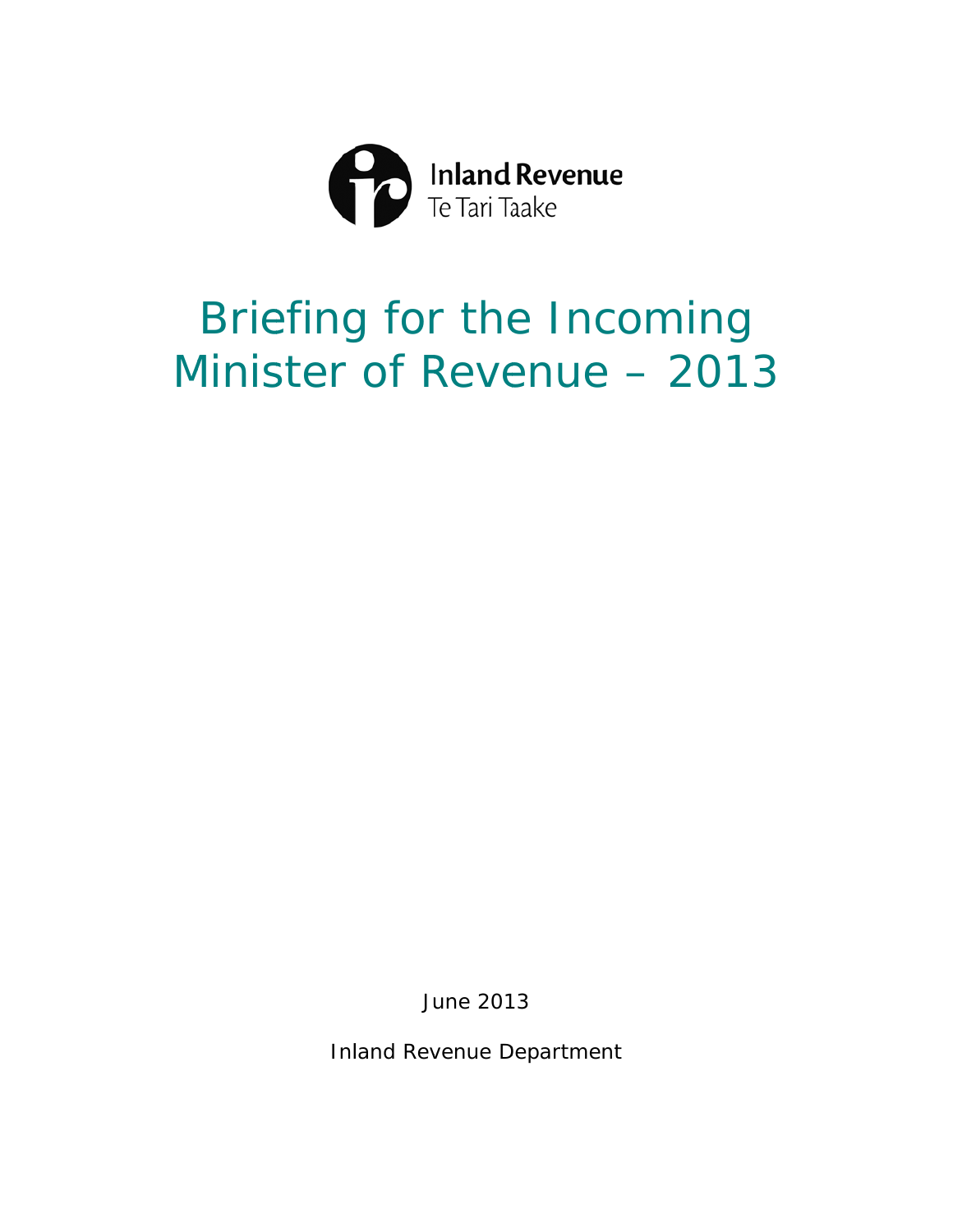## **Briefing to Incoming Minister – June 2013**

As Minister of Revenue you are accountable for the overall working of New Zealand's tax system and for the Inland Revenue Department. In addition, tax policy decisions are made jointly by yourself and the Minister of Finance.

This briefing provides you with some initial information relevant to your role, a summary of current issues and some details on suggested administrative arrangements.

### **OVERVIEW**

#### **1. New Zealand's tax system**

New Zealand's tax system is robust and provides reliable sources of revenue to fund Government programmes. Our tax system is perceived as being among the most coherent in the OECD. The different pieces of the tax system fit together well and the tax bases are broad, with few exemptions. These broad bases in turn allow sufficient revenue to be collected with relatively low tax rates (as such, our tax system has been characterised as a "broad-based, low-rate" system).

As well as having a coherent tax policy, the tax administration functions well; this is critical as a good tax system is not just about good policy. Both tax policy and tax administration must be working well for the tax system to be effective.

The tax system was comprehensively reviewed by the Victoria University of Wellington Tax Working Group in 2009/10. That review considered that the foundation of the tax system, of broad tax bases with low tax rates, is sound. The review did express concerns about some tax settings - in particular, the difference between the company, trust and top personal tax rates – and these issues were largely addressed in Budget 2010 by reducing the top personal rate to align with the trust rate.

In its Budget 2013 Fiscal Strategy the Government stated it is comfortable with the broad structure of the tax system and that it has no plans for further major reforms in the near term. That statement mentioned that the Government has considered, and rejected, potential tax changes such as moving away from the broad‐based, low‐rate structure, a land tax or a capital gains tax.

The Government collects approximately 65 percent of its revenue – around \$55 billion per year – through taxes.<sup>1</sup> The two largest sources of tax revenue are PAYE (withholding tax on salary and wages) and GST. These two sources alone amount to 66 percent of tax collections.

 $1$ <sup>1</sup> This includes indirect taxes such as excises and duties.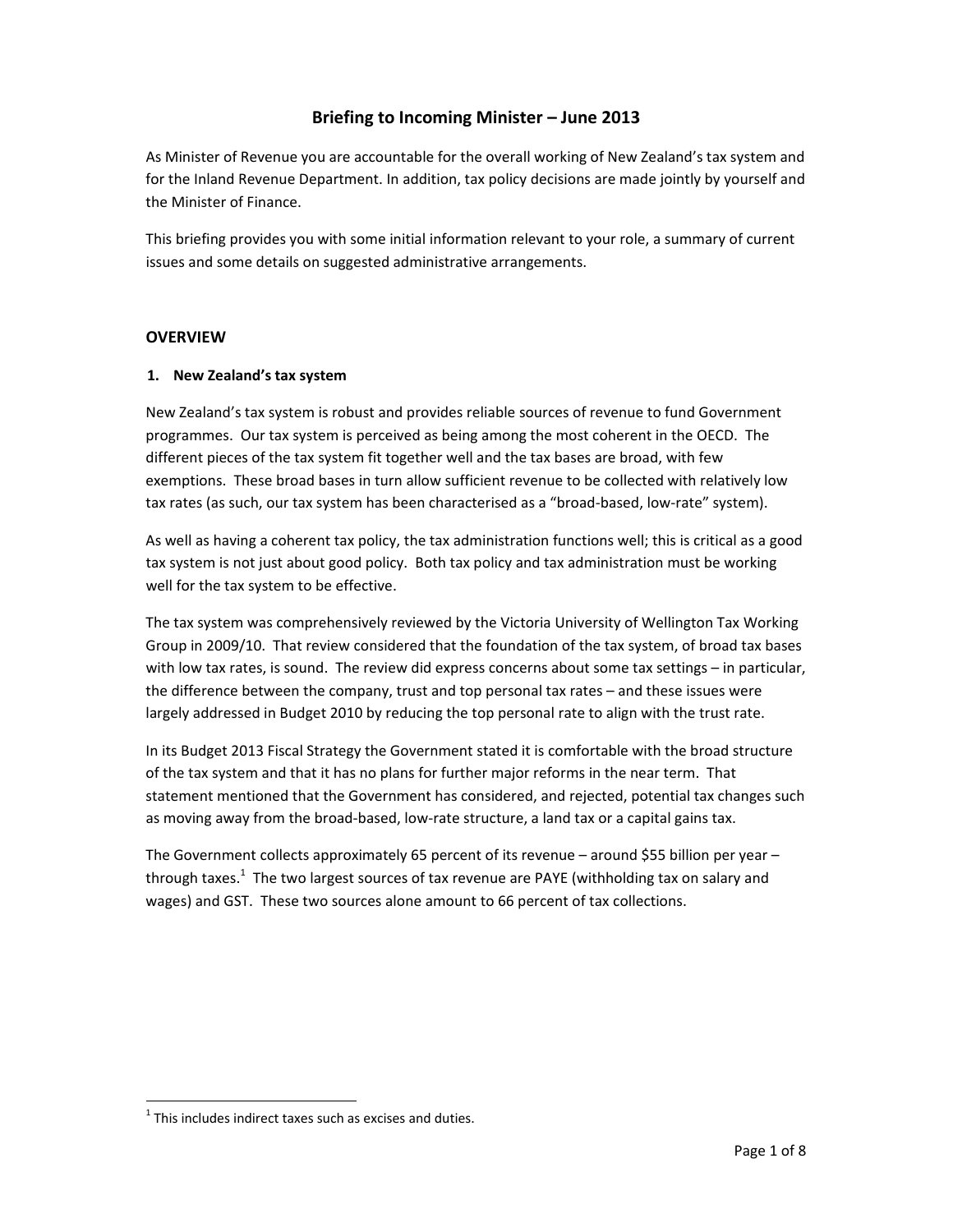

#### **2. Inland Revenue**

Inland Revenue is charged by Parliament to levy tax in accordance with the law to the best of its ability. Inland Revenue must also maintain the integrity of the tax system and confidentiality of people's tax affairs. To ensure these duties are met, the Commissioner of Inland Revenue has statutory independence from Ministers.

From time to time the Commissioner must exercise a statutory judgement to determine where resources should be focused. This statutory independence means Ministers cannot direct the Commissioner in how her duties should be carried out.

This is a somewhat different arrangement from other Government departments, where Ministers have more ability to influence how a department should act. Inland Revenue is bound to independently assess and collect tax according to the law; it cannot be influenced in this by Ministers.

Inland Revenue employs around 5,300 people in 17 offices across the country. Its largest office is in Wellington, but it also has a large presence in Auckland, Hamilton, Christchurch and Dunedin.

The areas of Inland Revenue include:

- Service delivery (processing and assisting with returns)
- Investigations (auditing taxpayers)
- Office of the Chief Tax Counsel (providing rulings on tax law and issuing interpretation statements)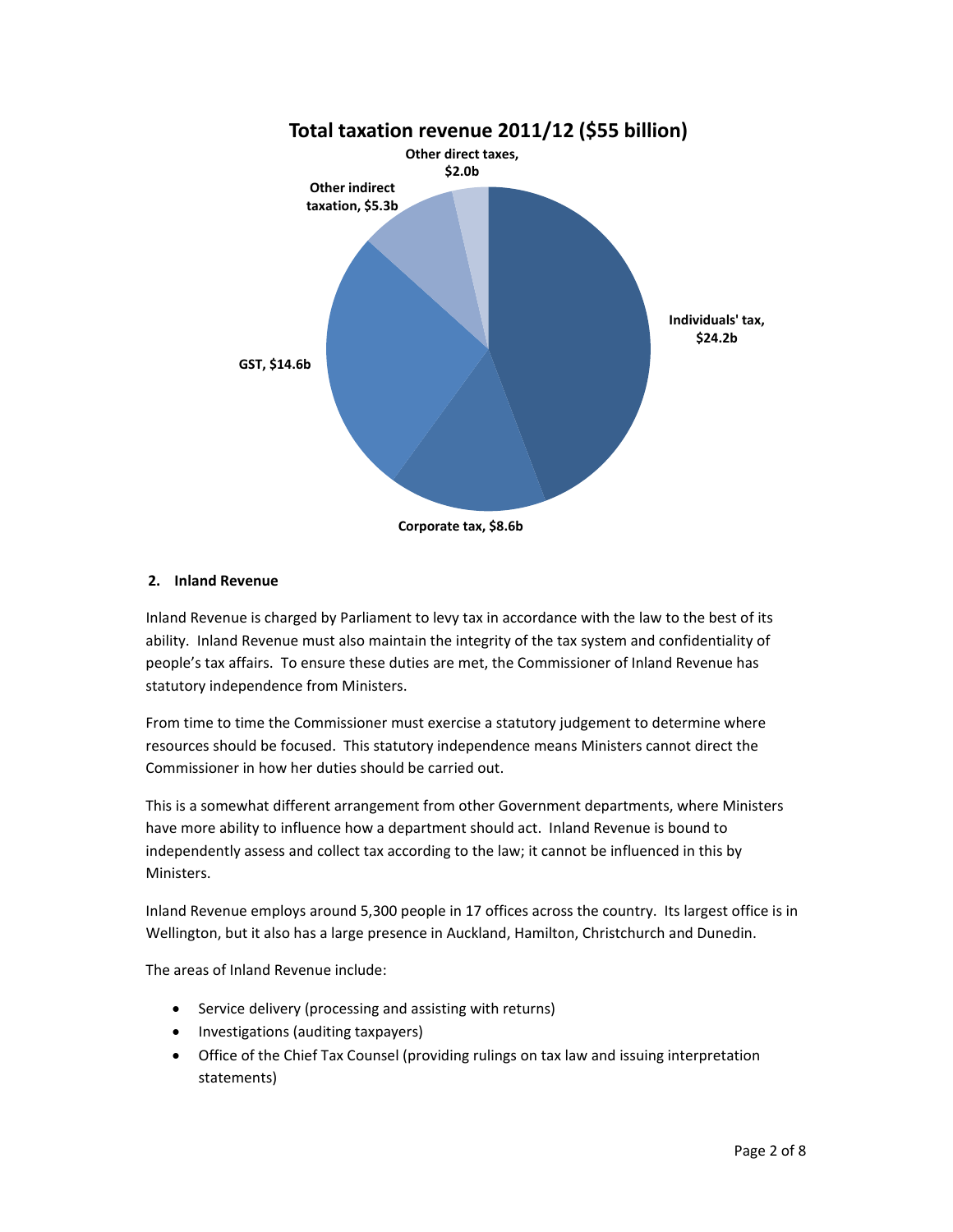- Business transformation (working with the rest of the department to implement Inland Revenue's change programme)
- Policy and Strategy (advising Ministers on policy matters, drafting certain revenue legislation, forecasting tax revenue and providing strategic direction for the department).

Inland Revenue is responsible for more than the tax system. It administers several social policy and other programmes; including child support, repayments of student loans, Working for Families, paid parental leave and KiwiSaver.

At present, the main challenges facing Inland Revenue are:

**Doing more with less**: Along with other Government departments, Inland Revenue is facing a slowly reducing funding baseline. At the same time, Government expectations of the department's performance have not changed.

**Peak season:** Inland Revenue has very high contact volumes in the months surrounding June, when numerous taxpayers are required to file tax returns. Many of these calls are from people who are seeking advice on how certain tax rules work and apply to them. These high volumes can translate into very long wait times. This is managed in a number of ways including by increasing call centre resources. This often creates some media interest.

**Business transformation:** Inland Revenue's computer systems and processes are becoming increasingly out‐of‐date, increasing the risk of operational failure and making it difficult to implement new policies to meet Government or customer expectations. Part of the department's business transformation process involves re‐engineering its key computer systems. This also presents an opportunity to update Inland Revenue's business processes and how we interact with taxpayers at the same time. This is a very large and on‐going process of change, which we expect to take around 10 years. Cabinet agreed in April to the overall business transformation direction that Inland Revenue wishes to pursue.

## **3. Tax policy development**

The Treasury and Inland Revenue jointly develop tax policy. The specific changes that are worked on are based on the Government's tax policy work programme. This is updated regularly, with the next update scheduled for later this year.

Tax changes are developed in accordance with the Generic Tax Policy Process (GTPP). This is a very open and interactive process which helps ensure that tax policy changes are well thought through and workable in practice. The key element of this process is consultation. This works especially well as New Zealand has a private sector that is particularly well informed on tax policy issues. We believe this is in large part a legacy of the open and constructive policy debates that have flowed from the GTPP.

A consequence of the GTPP is that it increases the time it takes to develop and implement tax policy. However, we believe the GTPP to be a valuable and essential part of building and maintaining a good tax system. On occasion, there will be some changes that require immediate action to protect the revenue base. It is not possible to respond quickly and, at the same time, engage in wide consultation. In these instances it is accepted that public consultation cannot occur.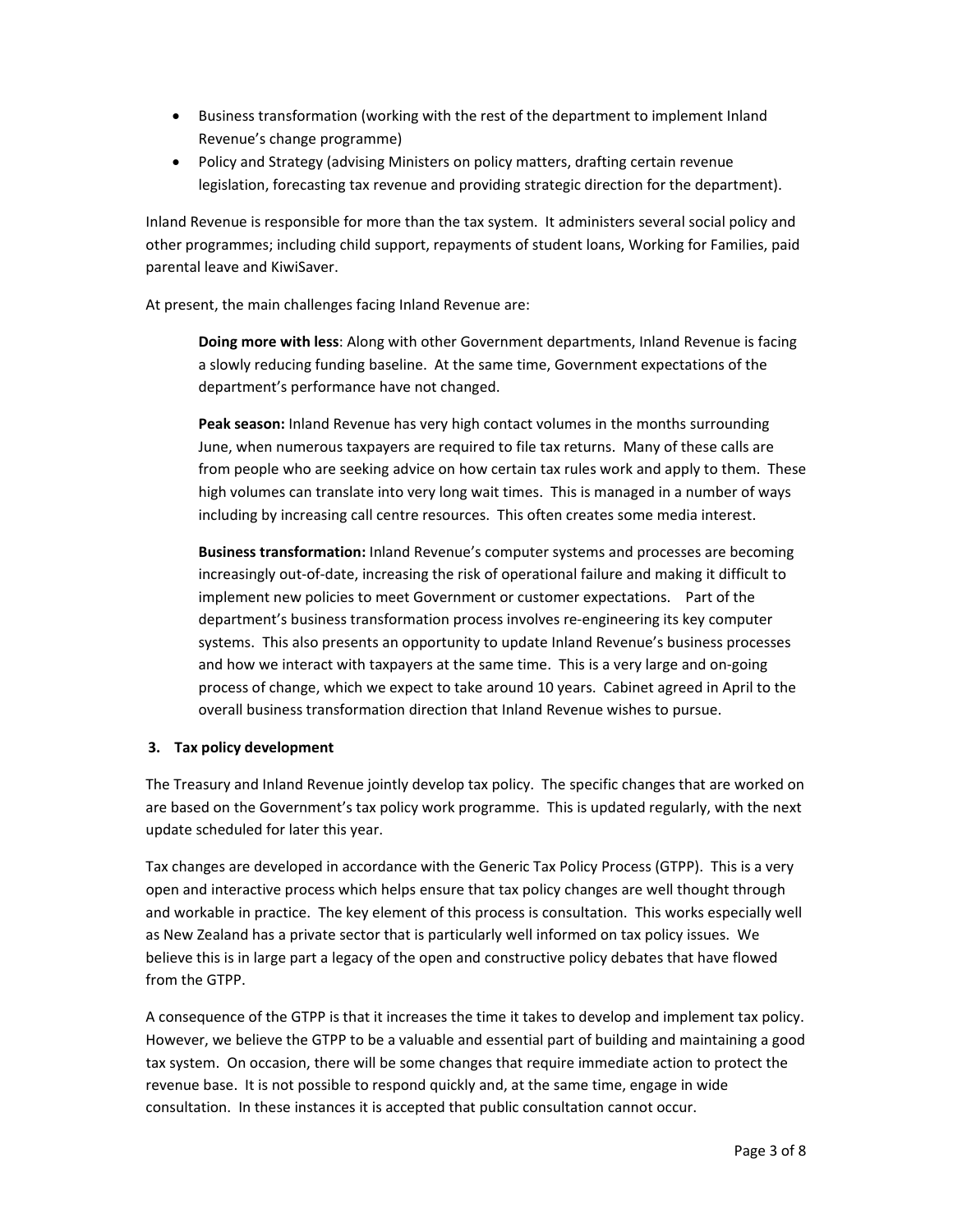## **CURRENT ISSUES**

There are a number of current issues that will require your immediate attention including:

| <b>Date</b> | Item                                                                                                                                                             | <b>Comments</b>                                                                                                                                                                                                                                                                                                                                    |
|-------------|------------------------------------------------------------------------------------------------------------------------------------------------------------------|----------------------------------------------------------------------------------------------------------------------------------------------------------------------------------------------------------------------------------------------------------------------------------------------------------------------------------------------------|
| 11 June     | Sign Parliamentary Questions from Hon Phil<br>Goff regarding IR call times/peak season                                                                           |                                                                                                                                                                                                                                                                                                                                                    |
| 12 June     | First reading of Foreign Superannuation Bill                                                                                                                     | We have provided your office with a<br>first reading speech.                                                                                                                                                                                                                                                                                       |
|             |                                                                                                                                                                  |                                                                                                                                                                                                                                                                                                                                                    |
| 13 June     | Papua New Guinea double tax agreement<br>(DTA) considered by LEG Cabinet Committee                                                                               | You will need to attend this LEG<br>meeting. We will provide you with<br>speaking notes.                                                                                                                                                                                                                                                           |
| 14 June     | Sign Parliamentary Questions from Hon<br>David Cunliffe requesting a list of all Cabinet<br>Papers submitted by the Minister of<br>Revenue in April/May 2013     | The issues covered in relevant papers<br>are already in the public arena.                                                                                                                                                                                                                                                                          |
|             |                                                                                                                                                                  |                                                                                                                                                                                                                                                                                                                                                    |
| 18 June     | Department scheduled to release<br>interpretation paper on section BG 1 (the<br>general tax anti-avoidance provision)                                            | Paper has been long-awaited and has<br>been extensively consulted. Will be of<br>media interest.                                                                                                                                                                                                                                                   |
| 20 June     | Open IR office in Christchurch CBD                                                                                                                               | This will be the first public sector-<br>tenanted building within CBD since the<br>earthquake.                                                                                                                                                                                                                                                     |
|             |                                                                                                                                                                  |                                                                                                                                                                                                                                                                                                                                                    |
| 27 June     | Livestock Bill second reading scheduled.<br>We have two supplementary order papers<br>(SOPs) planned for the Committee of the<br>Whole House stage of this Bill. | Your office will need to liaise with the<br>Leader of the House's office to ensure<br>the second reading is scheduled for<br>around this date given application<br>dates in the Bill.<br>We will provide your office with a draft<br>second reading speech.<br>The SOPs will be tabled in advance of<br>the Committee of the Whole House<br>stage. |
| 27 June     | Scheduled release of R&D cashing out losses<br>issues paper                                                                                                      | Release date must align with the<br>release of R&D funding proposals by<br>MBIE.                                                                                                                                                                                                                                                                   |
| 4 July      | Discuss IR business transformation with<br>Information and Communication Technology<br>(ICT) Ministers                                                           |                                                                                                                                                                                                                                                                                                                                                    |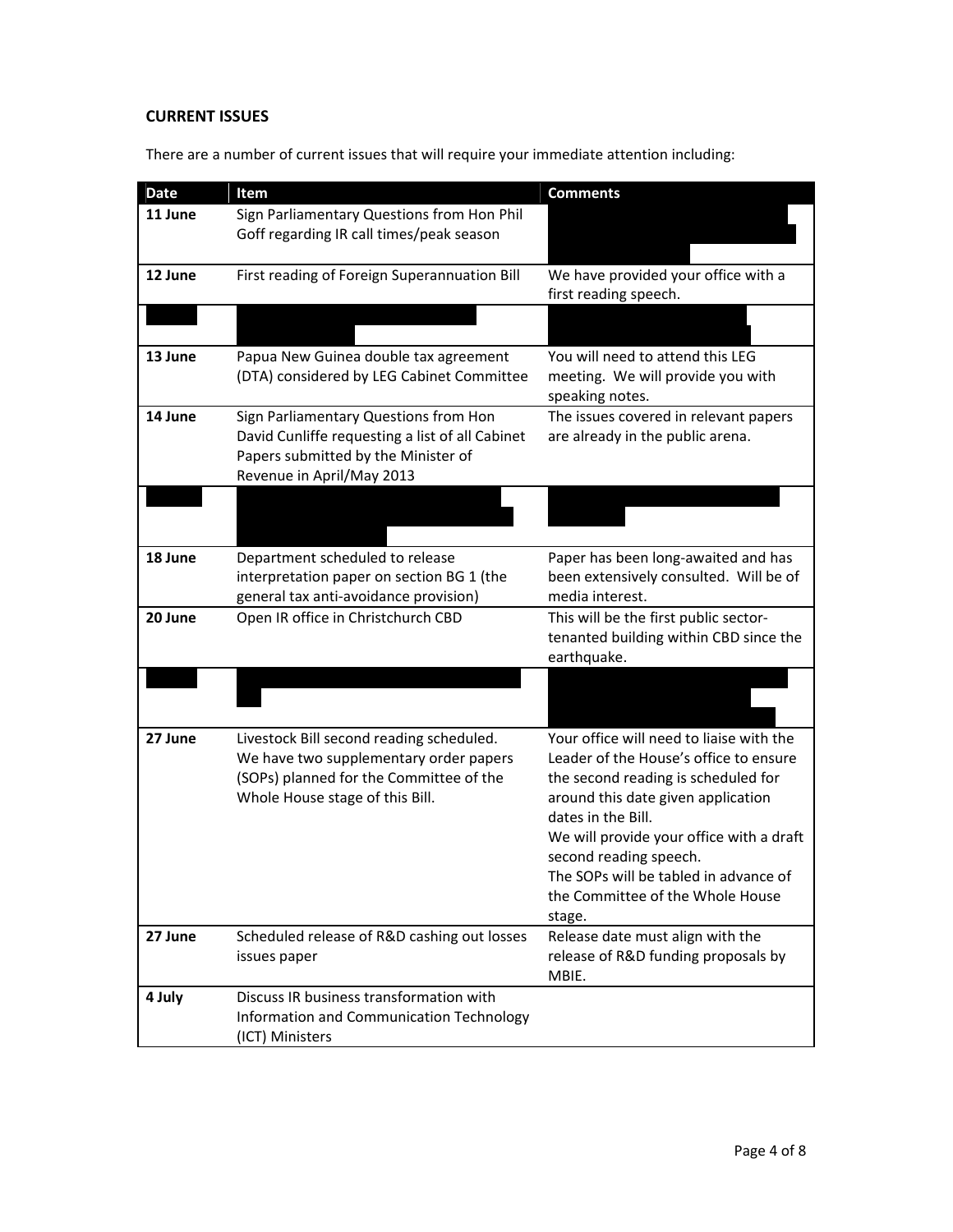#### **Recommended other briefings**

There are several medium‐term projects and issues that you should be aware of. These are summarised in the table on the next page. We recommend that officials provide you with more detailed briefings (written and oral) on these issues in the near future.

In addition to these priorities, there are other issues such as those listed below you may want a briefing on in the coming months. We are happy to work with your office to schedule briefings on these issues and provide advice on sensible sequencing.

- Peak season: how it is managed, Inland Revenue's performance and likely media interest
- Child support: background, the proposed changes and key issues
- GST and online shopping: background and current process
- Employee allowances, including accommodation
- Mutual recognition of imputation credits with Australia
- Options to reform the tax treatment of portfolio investment entities (PIEs)
- Tax treatment of charities and charitable donations
- The Foreign Account Tax Compliance Act (FATCA) US legislation.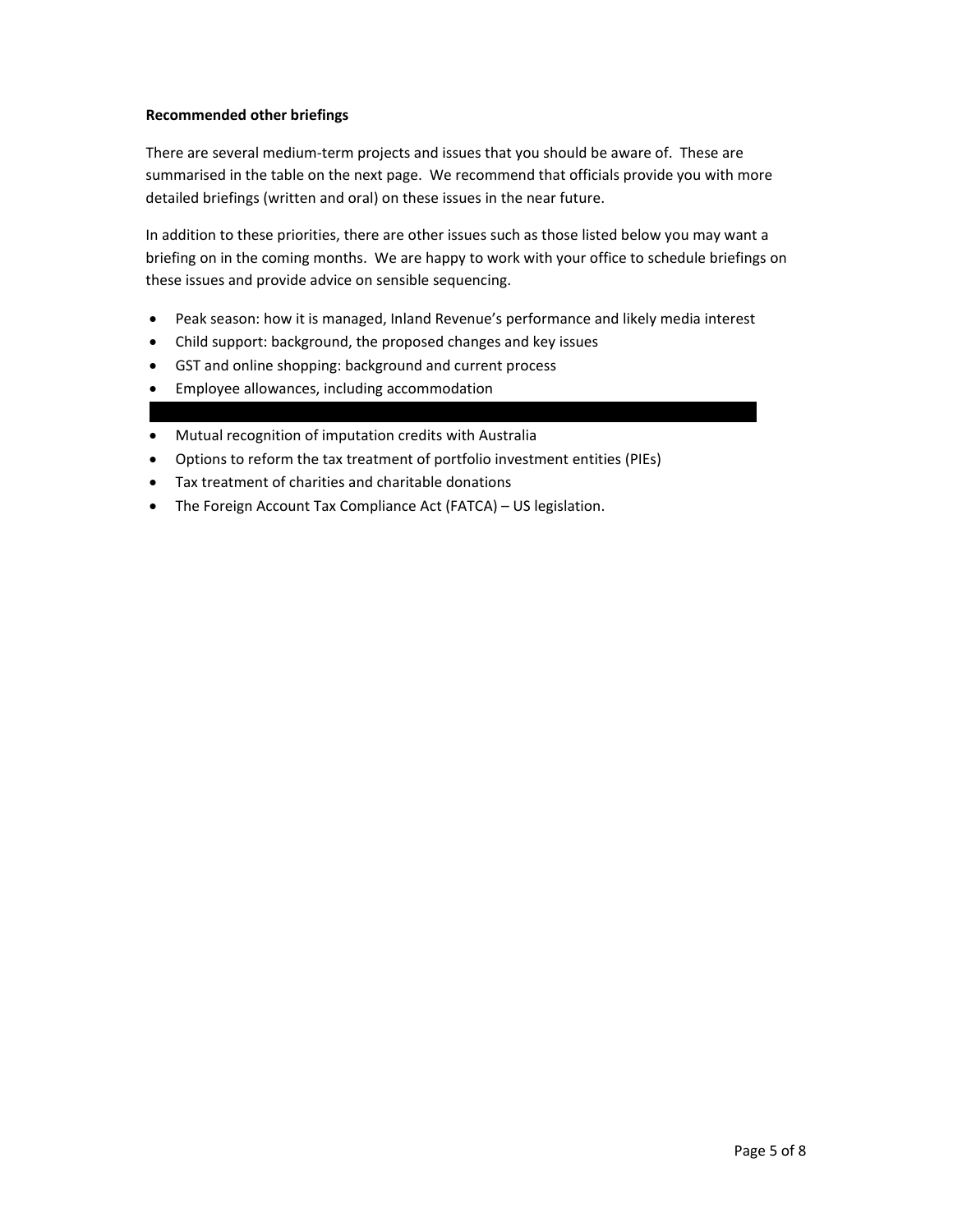| POLICY                               | <b>What</b>                                                                                                                                                                                                                                                                                                                       | <b>When</b>                                                                             | IR FOR THE<br><b>FUTURE</b>     | <b>What</b>                                                                                                                                                                                                  | When                                                                           |
|--------------------------------------|-----------------------------------------------------------------------------------------------------------------------------------------------------------------------------------------------------------------------------------------------------------------------------------------------------------------------------------|-----------------------------------------------------------------------------------------|---------------------------------|--------------------------------------------------------------------------------------------------------------------------------------------------------------------------------------------------------------|--------------------------------------------------------------------------------|
| Budget 2013                          | Research and Development (R&D)<br>cashing out losses                                                                                                                                                                                                                                                                              | Issues paper to be released 27<br>June                                                  | <b>Business</b>                 | Cabinet agreed in principle to IR's preferred<br>$\bullet$                                                                                                                                                   |                                                                                |
|                                      | Blackhole expenditure deductibility                                                                                                                                                                                                                                                                                               | October tax bill                                                                        | transformation                  | This involves changes to the revenue system<br>strategic approach (February 2013)                                                                                                                            |                                                                                |
|                                      | Thin capitalisation - limiting interest<br>deductions                                                                                                                                                                                                                                                                             | October tax bill                                                                        |                                 | through business process re-engineering<br>supported by new technology                                                                                                                                       |                                                                                |
|                                      | Student loans                                                                                                                                                                                                                                                                                                                     | Amendment bill (introduction<br>Student Loan Scheme<br>late July)                       |                                 |                                                                                                                                                                                                              |                                                                                |
| programme<br>Legislation             | Taxation (Annual Rates, Foreign<br>Superannuation, and Remedial<br>Matters) Bill<br>$\bullet$                                                                                                                                                                                                                                     | First reading and referral to FEC<br>12 June                                            |                                 |                                                                                                                                                                                                              |                                                                                |
|                                      | $\overline{c}$<br>be inserted into this Bill regarding<br>Supplementary Order Paper (SOP)<br>Christchurch earthquake-affected<br>depreciation rollover relief for<br>taxpayers                                                                                                                                                    | Draft SOP - referred to FEC in<br>June                                                  | services (BPS)<br>Better public | IR is contributing to BPS result areas 7, 9 and 10<br>(Result areas cover reducing crime, providing a<br>one-stop online shop for businesses and digital<br>services for individuals)<br>$\bullet$           |                                                                                |
|                                      | Expenditure, and Remedial Matters)<br>Taxation (Livestock Valuation, Asset<br>Bill<br>$\bullet$                                                                                                                                                                                                                                   | FEC has reported the Bill back to<br>the House. Aim is for second<br>reading on 27 June |                                 | Expectations and resource requirements are<br>increasing                                                                                                                                                     |                                                                                |
|                                      | • Other future tax bills                                                                                                                                                                                                                                                                                                          | Report and discuss with Ministers<br>$-l$ une                                           |                                 |                                                                                                                                                                                                              |                                                                                |
| programme<br>New work                | policy work programme for the next<br>Refresh of the Government's tax<br>work/work on new initiatives<br>Opportunity to reprioritise<br>18 months<br>$\bullet$                                                                                                                                                                    | Report and discuss with Ministers<br>$-l$ une                                           | Information<br><b>sharing</b>   | (serious crime) discussion document released<br>Information sharing agreement with Police                                                                                                                    | sharing with the<br>submissions on<br>We will report<br>information<br>soon on |
| multinationals<br><b>Taxation of</b> | little or no tax anywhere in the world<br>We will report on the NZ response in<br>NZ contributing to OECD action plan<br>to address this. Also working closely<br>about some multinationals paying<br>could be prioritised to strengthen<br>August, including projects which<br>Global political/media concerns<br>with Australia | NZ officials to report to<br>G20 meeting in July<br>Ministers in August                 |                                 |                                                                                                                                                                                                              | Police.                                                                        |
|                                      | NZ's domestic rules                                                                                                                                                                                                                                                                                                               |                                                                                         | <b>Baseline</b> profile         | Baseline over the next five years includes one-off<br>The baseline reduces as funding for these cease<br>funding for implementing specific initiatives<br>(approximately \$47m over five years)<br>$\bullet$ |                                                                                |

Medium-term priorities **Medium‐term priorities**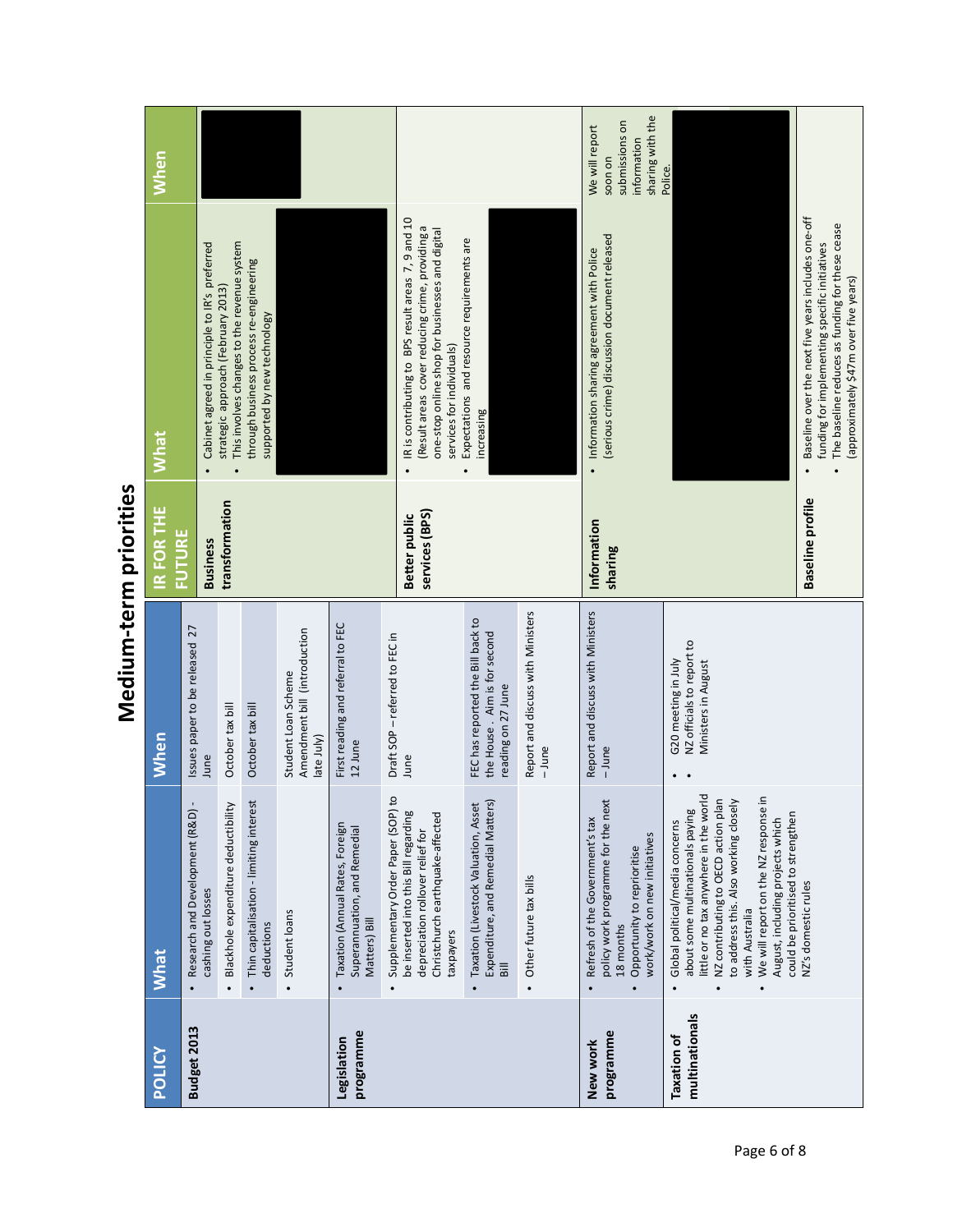### **ADMINISTRATIVE ARRANGEMENTS AND STAKEHOLDERS**

**Key contacts**

| Naomi Ferguson                           |  |
|------------------------------------------|--|
| Commissioner of Inland Revenue           |  |
| <b>Struan Little</b>                     |  |
| Deputy Commissioner, Policy and Strategy |  |
| <b>Emma Grigg</b>                        |  |
| Policy Director, Policy and Strategy     |  |

#### **Reports and communications**

Every week you will receive reports on both policy and Inland Revenue operational issues. The policy reports will be predominantly on tax, but may also cover other policies Inland Revenue is involved with (for example, student loans, child support, KiwiSaver and Working for Families).

Some of these reports will be sent jointly to you and other Ministers. For example, reports on key tax policy issues will be put to you and the Minister of Finance. Reports on student loans will generally be addressed to you and the Minister for Tertiary Education, Skills and Employment.

The Minister of Revenue's office regularly gets calls and letters from concerned parties, both individuals and corporates, on a range of issues – for example, student loans, employee allowances, child support and secondary tax codes.

#### **Administrative support**

To assist with the reports and communications that the Minister of Revenue receives, Inland Revenue has previously provided, via its Ministerial Services team, two secondees to your office. The secondees have acted as advisors on tax and social policy matters, assisted in handling media enquiries, helped liaise with the department and dealt with incoming communications.

The secondees to the previous Minister of Revenue were ........... and ................

Inland Revenue staff also assist in providing draft replies to Ministerial correspondence on tax and social policy issues, and in the collation of information for Official Information Act requests and Parliamentary Questions.

From time to time, you will be required to give speeches (for example, for a reading of a tax bill before the House). You will also be invited to give speeches for various tax events from time to time. Previous practice was for Policy and Strategy to provide draft speeches for these events to your office. Policy and Strategy has also drafted any media statements on tax policy matters for your office, and provided technical checks on any policy statements as required. We recommend this practice continue.